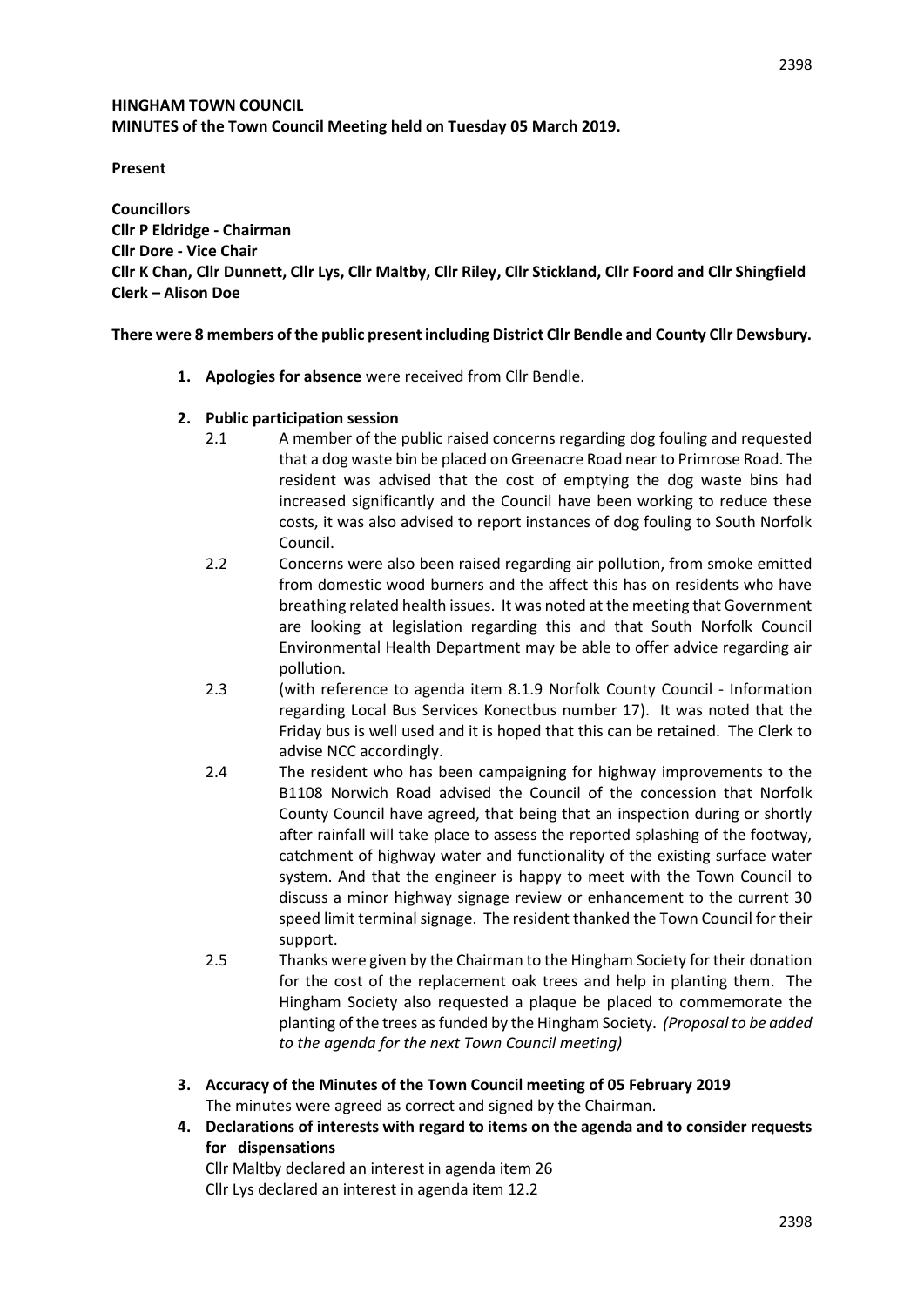Cllr Stickland declared an interest in agenda item 12.2

**5. Matters arising from the Minutes of 05 February 2019 (written Clerks report circulated prior to the meeting, see Appendix A)**

The Chairman (Cllr Eldridge) added that he had contacted the Clerk to Swanton Morley Town Council who was unable to advise of the "twinning" project with Springfield USA, as this was something that the Chairman was dealing with. Cllr Eldridge advised that he will attempt to contact the Chairman.

It was noted that the new LED street lights are bright and one resident had expressed that the one by their property was intrusive. The Clerk advised that she was meeting the contractor the following day to discuss this and that the solution was to paint one side of the lantern. It was also noted that the new light at the end of Folly Lane was providing good illumination for the junction.

#### **6. Working party reports**

There were no working party reports – a meeting of the Cemetery/Churchyard working party will be arranged as soon as possible.

#### **7. To receive reports from representatives on external bodies**

It was reported that the Dereham and Norfolk Citizens Advise merger had gone ahead. It was noted that a long standing member of the Lincoln Hall Committee, Hingham Playing Field Association and Royal British Legion, George Craig had died.

#### **8.1 General Correspondence (information/circulars etc)**

- **8.1.1 carersmatternorfolk.org.uk – Carers Matter Norfolk information**
- **8.1.2 South Norfolk Council – Operation London Bridge - protocol following the death of a senior member of the royal family**
- **8.1.3 South Norfolk Council – Help Hub Bulletin**
- **8.1.4 South Norfolk Council – Ping (table tennis) grants**
- **8.1.5 South Norfolk Council Fund Day/ Funding workshop (Saturday 9 March 2019, 9.30 am – 1pm - Hempnall Village Hall)**
- **8.1.6 South Norfolk Council – Community Awards, Nominations Open.**
- **8.1.7 Norfolk Constabulary - January 2019 SPEEDWATCH UPDATES**
- **8.1.8 Norfolk Constabulary - Hingham, Deopham and Wicklewood Newsletter**
- **8.1.9 Norfolk County Council - Information regarding Local Bus Services Konectbus number 17**
- **8.1.10 Norfolk County Council – Road Closure - Temporary Traffic Order affecting the A1075 Chapel Street SHIPDHAM - 13th March 2019 to 15th March 2019 between the hours of 19:00 and 04:00**
- **8.1.11 Dr David Willis - studies held at the University of East Anglia**
- **8.2 – Correspondence (not for public inspection) as addressed directly to Hingham Town Council**
	- **8.2.1 Request for work to be undertaken on trees in the churchyard**
	- **8.2.2 Land Off Rectory Road**

# **8.3 – To discuss any required responses/actions in relation to any item(s) of correspondence**  With regard to - 8.2.1 Request for work to be undertaken on trees in the churchyard The Council agreed that the trees were very imposing and that the relevant permissions/advice should be sought to enable the height of the treesto be reduced. The Clerk to write to the residents concerned.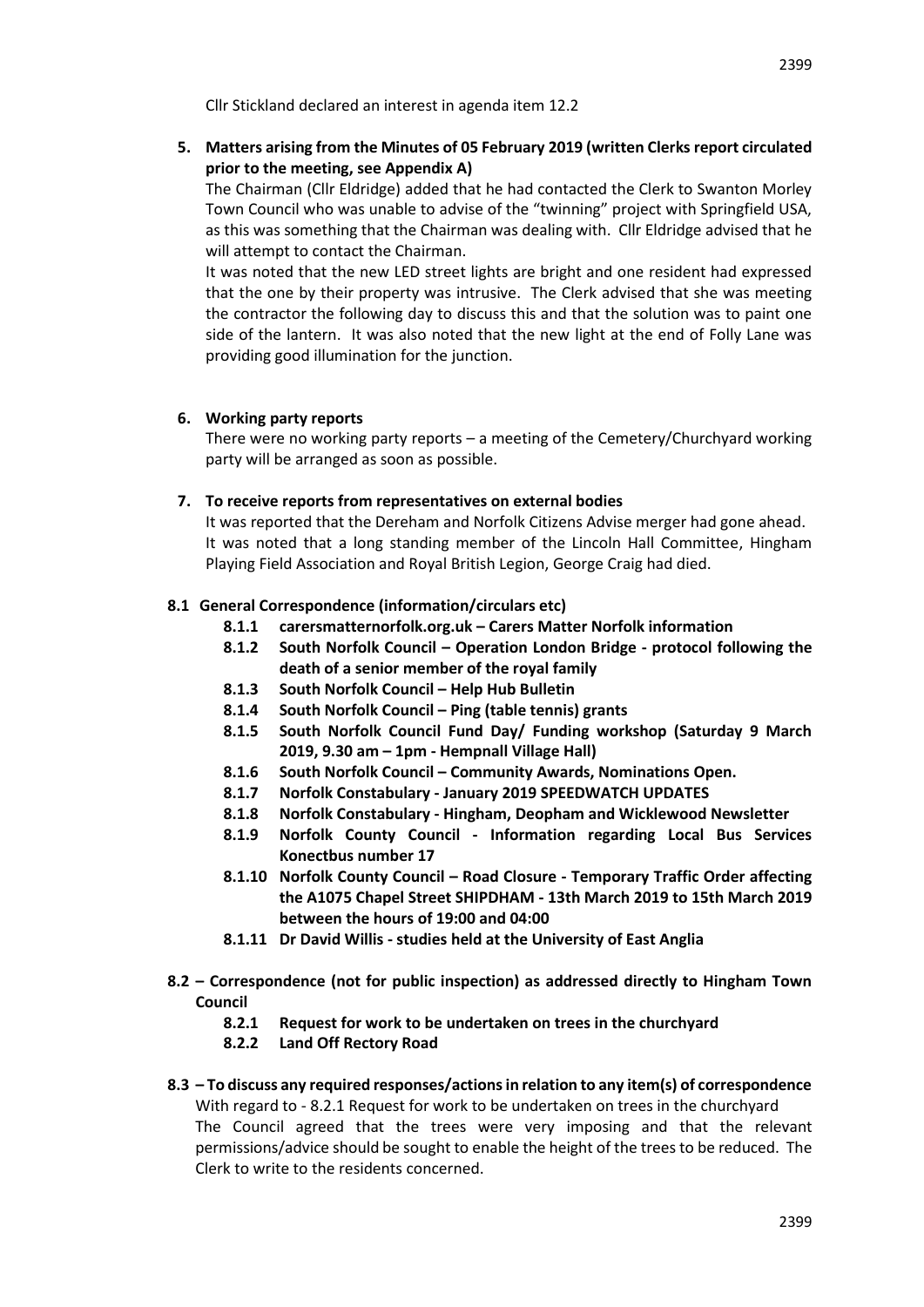With regard to 8.2.2 Land Off Rectory Road – it was suggested that if planning permission be refused that the site could be utilised as a wild flower site, possibly run by the Hingham Society. The Clerk is to write to the resident to advise that the details of any future planning applications made for this site will be considered by the Council as per the normal process.

# **9. District Councillor's report**

District Cllr Bendle reported that a new joint Managing Director (Trevor Holden) has been appointed for the collaboration between Broadland Council and South Norfolk Council, it is expected that the new Assistant and Senior Director posts will be filled over the coming weeks. The services of an outside company will be employed to assess the applications and applications from outside the authorities will be invited if suitable candidates are not found internally. The collaborative working will result in savings from sharing offices/staff, and the authorities have pledged no redundancies. By working together the Councils will be able to apply for more funding from Central government. Investment is being made in the leisure centres with Long Stratton leisure centre due to

re-open on March  $18<sup>th</sup>$  following a £2 million refurbishment.

There are ongoing initiatives to promote wellbeing and with the Community Development Officer setting up "Pop Up's" to promote the "connections" within communities to combat loneliness.

# **10. County Councillor's report**

County Cllr Dewsbury reported that it is a quiet time being "year end". It was reported that Norfolk County Council had received government funding for highway improvements and the B1108 Barford would be closed for works from 11 March.

#### **11. Planning Decisions**

- **11.1 2019/0103 - Fell - Ash x 4 and Goat Willow. Replacement species to be decided Mistletoe Cottage 4 Pitts Square Hingham NR9 4LD - No objections**
- **11.2 2019/0024 - Non material amendment from planning consent 2018/0542 - Change of covering material for proposed flat roof. Seamere Seamere Road Hingham Norfolk NR9 4LP Approval with no Conditions**
- **11.3 2018/2817 - Remove multi-stemmed sorbus in corner of rear garden 24 Admirals Walk Hingham Norfolk NR9 4JL Approval with Conditions**

#### **12. Planning Applications (as notified by SNC for consultation)**

**12.1 2019/0242 - Location: Land South Of 25 Norwich Road Hingham Norfolk Proposal: Erection of two semi-detached bungalows**

2400 The Council agreed to recommend to South Norfolk Council, that this application be refused, being that the application states the intention is to allocate four parking spaces for the bungalows, which are currently four of the eight private parking spaces which were allocated to the four flats at the time of their development. Concerns were raised that in permitting this, there would not then be adequate private parking allocations for all of the flats AND the proposed bungalows, therefore resulting in the spaces for the retail premises being parked upon by occupants of/ visitors to the flats/bungalows. The retail car park is already often full and there are further concerns that the customers would park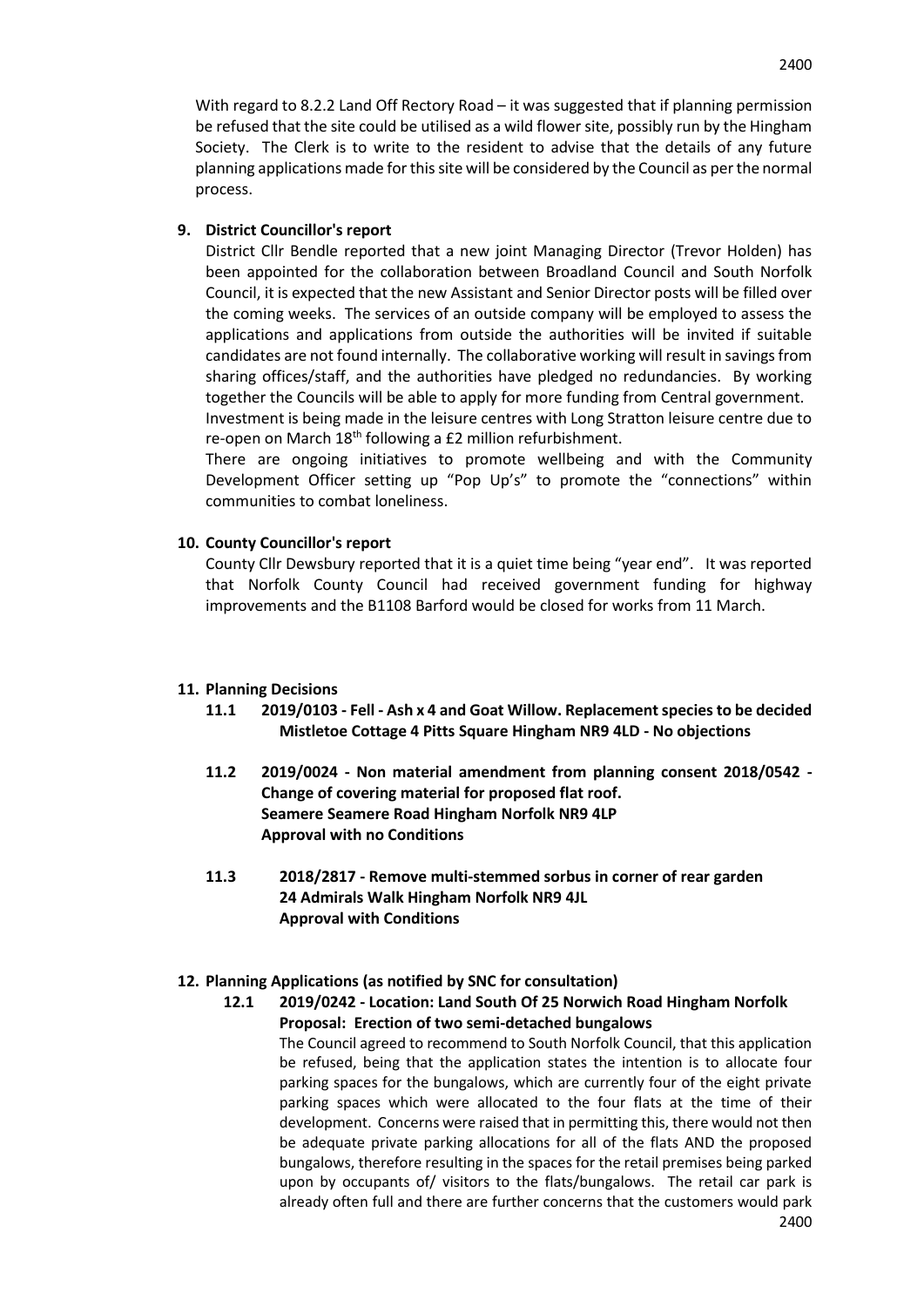on the highway - which considering the proximity to the bus stop and chicane would be potentially dangerous. It was also noted that there would be difficulties for larger delivery vehicles accessing /parking at the properties. The Council considered this application to be over development of the site - as key infrastructure (parking) is not adequate for the site as a whole.

# **12.2 2019/0225 - Location: Millside Mill Corner Hingham NR9 4LG Proposal: Erection of summer house**

It was agree to recommend approval.

**12.3 2019/0478 - 12 Copper Lane Hingham Norfolk NR9 4JS Proposal: Replace existing rear sunroom and out-building with single storey extension.**

It was agreed to recommend approval.

- *13. (other planning applications where the Town Council is not a consultee – for information only)*
	- *13.1 2019/0437 | Occupation of New Cottage in non compliance of the agricultural occupancy condition for over 10 years. (From planning consent FH0223) | New Cottage Watton Road Hingham NR9 4NN* The Clerk advised that since publishing the agenda she had received a

consultee notice for this application. The Council considered the application and agreed to recommend approval.

# **14. To receive any updates on/discuss the transfer of the public toilets**

The Clerk advised that she had received the new transfer documents from the solicitor and that work to clear the drains had been undertaken and it was now free flowing, the window had also been fixed and the "No Smoking" signs in place. All original items on the "snagging list" have therefore been rectified. The Council Agreed to proceed with the transfer

The cleaner had reported that the ceiling fan was not working, and that one of the toilets in the ladies did not flush well. The Clerk advised that she would ask SNC to also look at these defects, but was uncertain as to whether they would be agreeable to fixing them as they are not on the original snagging list.

#### **15. To review Standing Orders**

A copy of Standing Orders were forwarded to all Councillors prior to the meeting. No recommendations had been received from NALC since the last review, therefore it was agreed that the Standing Orders did not need any amendments.

#### **16. To discuss the removal of "Fly Posting" in the town**

Cllr Stickland advised that for some years he had removed fly posting in the town, but now items are becoming more difficult to remove having been attached with cable ties. Cllr Stickland advised he was happy to continue to remove what he is able but would not remove posters for "lost pets". It was also noted that the "skid risk" temporary signage placed by NCC after pot hole filling are not being removed, the Clerk will feed this back to the area engineer.

# **17. Proposal to request that Ravencroft Tree Services undertake the tree survey during 2019.**

Due to Ravencroft Tree Services already having detailed knowledge of the trees that the Council are responsible for, it was agreed  $-$  for continuity, that they should be approached again this year to provide the tree survey.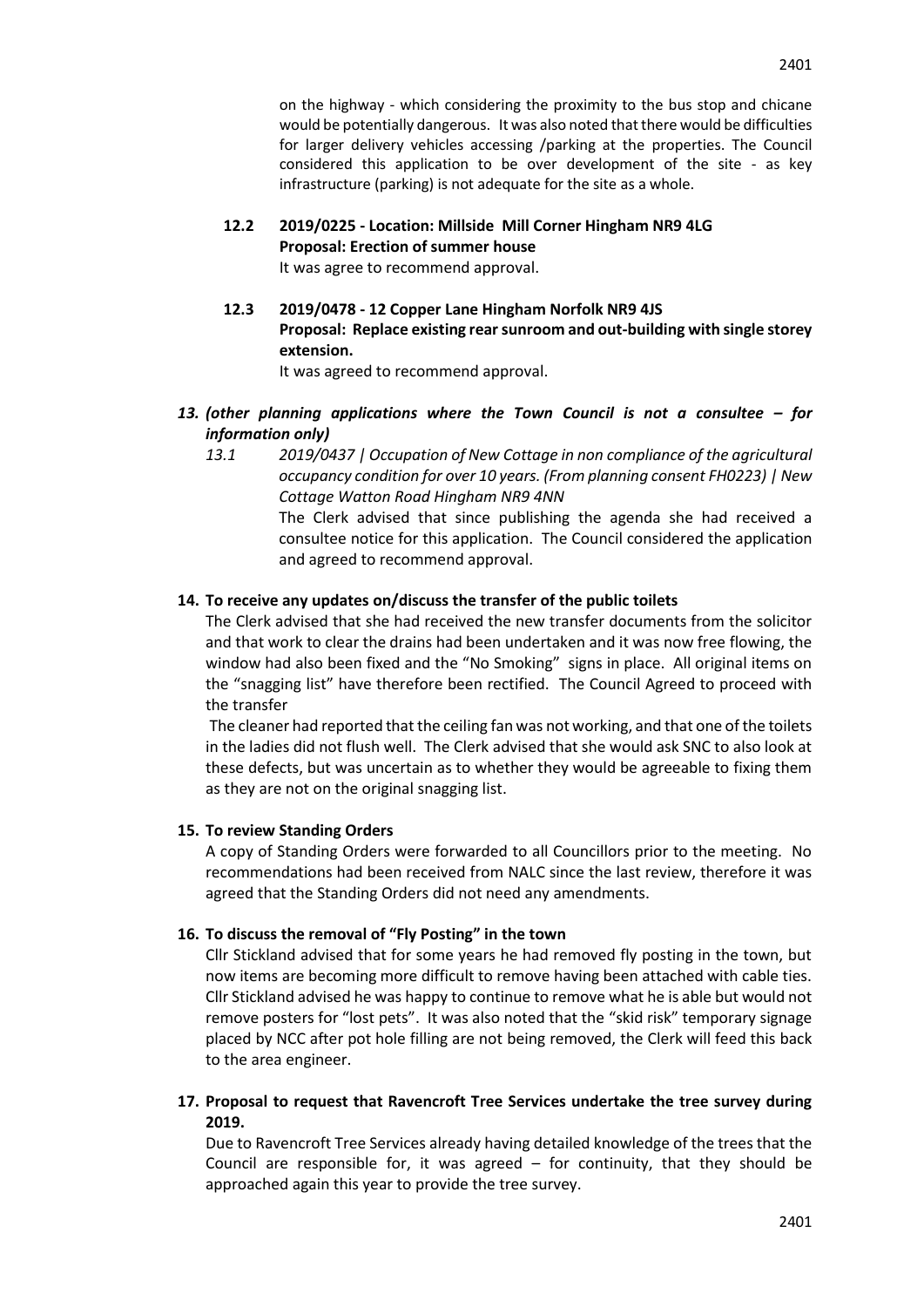**18. To receive/discuss the procedure for the Town Council meeting (07 May 2019) following the Town and Parish elections on 02 May 2019**

The Clerk provided a written procedure to all Councillors, for the Town Council meeting due to take place on 07 May 2019, being the first meeting of the new Council, with specific information regarding sending of the agenda and the procedure at the meeting (the current Chairman shall preside at the meeting until a successor Chairman of the Council has been elected).

- **19. To note/reminder of the date of the Annual Town Meeting on 16 April 2019** Noted.
- **20. To consider renewal of the Community Action Norfolk (CAN) membership (expires in March 2019)**

The Clerk advised that the funding newsletter and a jobs letter were received from CAN, it was agreed not to renew the membership as it was of limited benefit, and other organisation in the town already receive the funding newsletter.

#### **FINANCE**

**21. Reminder of the date of the next meeting of the Finance Committee (proposed date 19 March 2019)**

Noted.

**22. To receive notification of 2017/18 Parish Partnership (ref: Market Place path) Refund (£643.76)**

The Clerk advised that a refund had been made as the work to build the footway on the Market Place green had come in under budget. The initial payment for the project was made from CIL and this expenditure had already been accounted for in the annual CIL report to South Norfolk Council, therefore the refund cannot be re added to the CIL fund available to the Town Council, therefore it was agreed to set the figure aside for and enhancement/repair to the footway.

| cheque no | <b>ACCOUNTS FOR PAYMENT 05 March 2019</b> |                                        | <b>VAT</b>                                                                                 |           |
|-----------|-------------------------------------------|----------------------------------------|--------------------------------------------------------------------------------------------|-----------|
|           | <b>TOTAL</b>                              | <b>PAYEE</b>                           | <b>DETAILS</b>                                                                             |           |
| 103913 £  | 751.73                                    | <b>D RAMM</b>                          | <b>WAGES</b>                                                                               |           |
|           |                                           |                                        | Cleaning products (12.30)                                                                  | £2.04     |
|           |                                           |                                        | binbags (4.94)                                                                             | £0.82     |
| 103914 f  | 869.40                                    | A DOF                                  | WAGES                                                                                      |           |
| 103915 £  | 840.00                                    | SOUTH NORFOLK COUNCIL                  | DOG BIN EMPTYING 2018/19                                                                   | £140.00   |
| 103916 £  | 628.48                                    | <b>FON</b>                             | <b>STREET LIGHT ENERGY</b>                                                                 | 104.41    |
| 103917 £  | 294.19                                    | K AND M LIGHTING SERVICES LTD          | MAINTENANCE CONTRACT                                                                       | 49.03     |
| 103918 f  | 47.27                                     | <b>J SQUIRES</b>                       | TOILFT COVER                                                                               |           |
| 103919 £  | 65.00                                     | C & C SERVICES                         | <b>CEMETERY TAP</b>                                                                        |           |
| 103920    | £816.50                                   | HINGHAM AND DEOPHAM COMMUNITY CAR      | COMMUNITY CAR 2017/18 (pay from reserves)                                                  |           |
| 103921 £  | 45.60                                     | <b>COMMUNITY HEARTBEAT</b>             | <b>DEFIB (S.137)</b>                                                                       | 7.60      |
| 103922 £  | 115.31                                    | <b>XEROX FINANCE</b>                   | PRINTER RENTAL                                                                             | 18.49     |
| 103923 £  | 13,644.00                                 | <b>COZENS (UK) Ltd</b>                 | <b>NEW LIGHTING COLUMNS (CAPITAL)</b>                                                      | 2,274.00  |
| 103924 £  | 1,212.80                                  | K AND M LIGHTING SERVICES LTD          | HARDINGHAM ROAD LIGHT REPLACEMENT                                                          | 202.13    |
|           |                                           |                                        |                                                                                            |           |
|           | £<br>19,330.28                            | <b>TOTAL</b>                           | <b>TOTAL VAT</b>                                                                           | £2,798.52 |
|           |                                           |                                        |                                                                                            |           |
|           |                                           |                                        |                                                                                            |           |
|           |                                           |                                        | 24. 'Exclusion of the Press and Public under the Public Bodies (Admission to Meetings) Act |           |
|           |                                           | 1960 to discuss the following matters: |                                                                                            |           |
|           |                                           |                                        | It was agreed to ask the public to leave as the following agenda items are commercially    |           |
|           |                                           |                                        |                                                                                            |           |
|           | sensitive.                                |                                        |                                                                                            |           |

#### **23. Accounts for Payment**

# **24. 'Exclusion of the Press and Public under the Public Bodies (Admission to Meetings) Act 1960 to discuss the following matters:'**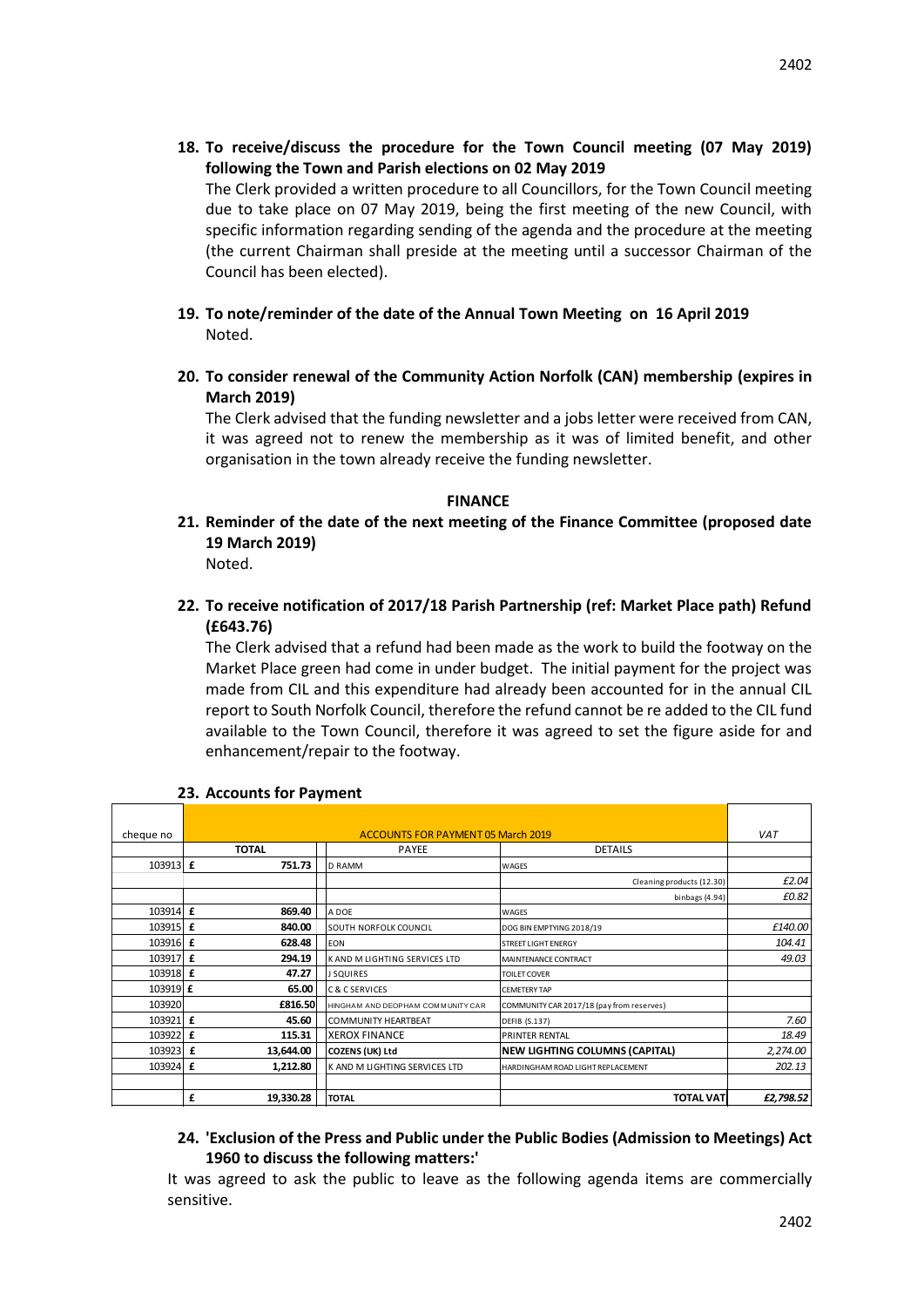# **25. To consider any tenders received for Internal Auditor 2018/19 for year ending**

One quotation had been received. The Clerk confirmed that the proposed fee per hour is the same as in 2018 ( $f17.50$ ) – with an estimated time of around 9-10 hours to undertake the internal audit. It was proposed and agreed to accept this quotation and appoint as internal auditor (for audit year ending 31 March 2019).

#### **26. To consider/discuss the quotation and to repairs to the Church wall**

The Clerk advised that the quotation for the repairs to the Church Street section of church wall has been forwarded to the insurance company. The Council discussed the details and quotation to make repairs to the wall in the car park area. The contractor advised that soil would need to be removed from behind the wall in order for the repair to be carried out. Concerns were raised that this would require a faculty. The Clerk is to address the issue of the repair with Rev. Reed to try to progress as soon as possible. For both repairs the contractor advised that any rubble would be left for the Council to dispose of.

The meeting finished at 9.15pm

Signed………………………………………………………………… Chairman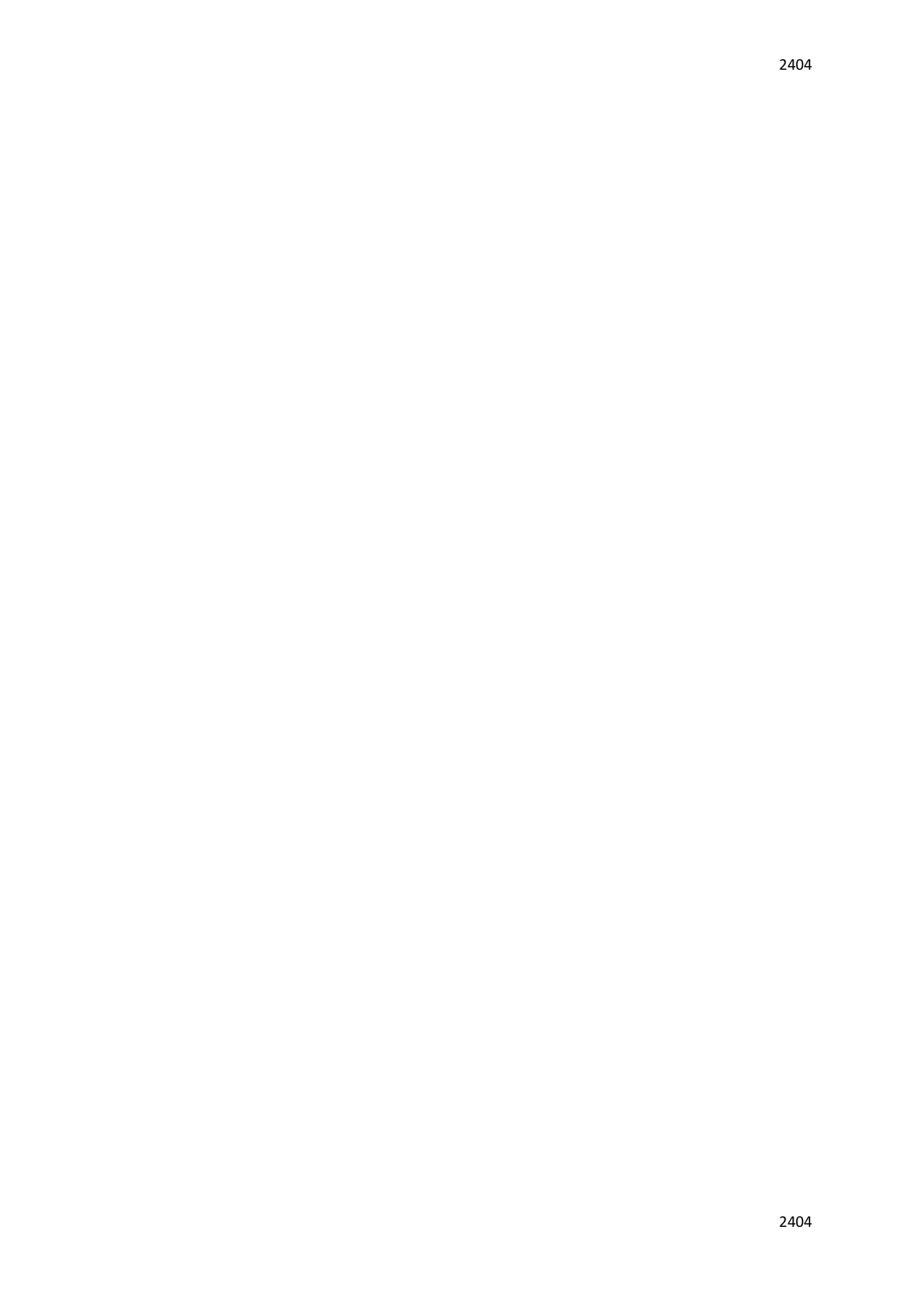# **Clerks Report for 05 March 2019**

| <b>MIN</b>                                                                                                                                                                                                                                                                                                                                                                                                                        | Update                                                                                                                                                                                                                                                                                                        |  |  |  |  |
|-----------------------------------------------------------------------------------------------------------------------------------------------------------------------------------------------------------------------------------------------------------------------------------------------------------------------------------------------------------------------------------------------------------------------------------|---------------------------------------------------------------------------------------------------------------------------------------------------------------------------------------------------------------------------------------------------------------------------------------------------------------|--|--|--|--|
|                                                                                                                                                                                                                                                                                                                                                                                                                                   | Matters Arising From the minutes of the meeting on 05 February 2019                                                                                                                                                                                                                                           |  |  |  |  |
| 2.1                                                                                                                                                                                                                                                                                                                                                                                                                               | The new Victorian Style lighting columns are now operational $-$ a request has been made for the light from a<br>lamp outside a property on Dereham Road to be defused as it is too intrusive - The Clerk has advised the<br>contractor, who has said it would be possible to paint the lantern on that side. |  |  |  |  |
| 6                                                                                                                                                                                                                                                                                                                                                                                                                                 | The potential "twinning" project with Swanton Morley and Springfield Kentucky USA - was reported in the<br>Parish magazine, asking for any community members interested in taking on the project - the Chairman to<br>discuss further with the Chairman of Swanton Morley Parish Council.                     |  |  |  |  |
| 18                                                                                                                                                                                                                                                                                                                                                                                                                                | Request for "No Entry" markings to be painted on the road - Pottles Alley - this has been requested from NCC<br>Highways - and will considered for the new financial year.                                                                                                                                    |  |  |  |  |
| 19                                                                                                                                                                                                                                                                                                                                                                                                                                | Election nomination packs have been forwarded to Cllrs not at the February meeting. Packs have been made<br>available in the library.                                                                                                                                                                         |  |  |  |  |
| 25                                                                                                                                                                                                                                                                                                                                                                                                                                | Grass Cutting - the current contractor has been informed that their tender was successful for 2019/20                                                                                                                                                                                                         |  |  |  |  |
|                                                                                                                                                                                                                                                                                                                                                                                                                                   | <b>Other Updates</b>                                                                                                                                                                                                                                                                                          |  |  |  |  |
| Anglian Water Improvement Notice - Cemetery. The plumber has undertaken the work -                                                                                                                                                                                                                                                                                                                                                |                                                                                                                                                                                                                                                                                                               |  |  |  |  |
| Resurfacing of the access driveway to the Lincoln Hall is scheduled to begin w/c 11.03.19                                                                                                                                                                                                                                                                                                                                         |                                                                                                                                                                                                                                                                                                               |  |  |  |  |
| Laptop and software to be purchased                                                                                                                                                                                                                                                                                                                                                                                               |                                                                                                                                                                                                                                                                                                               |  |  |  |  |
| Talley Alley Light -ongoing correspondence with UK Power network with regard to supply to the light - as yet<br>unresolved                                                                                                                                                                                                                                                                                                        |                                                                                                                                                                                                                                                                                                               |  |  |  |  |
| Refurbishment of the Skate Park - the Clerk to liaise with the chosen contractor regarding a start date, (who will be in<br>touch with proposed dates early in the new year) - date still awaited.                                                                                                                                                                                                                                |                                                                                                                                                                                                                                                                                                               |  |  |  |  |
| Church Wall – Church Street- Contact has been made with an individual who may be able to undertake this work, a site<br>meeting took place on 08.10.18. A quotation will be provided but the work will need to be carried out in warmer<br>weather - the builder has emailed the Clerk to advise that he will contact her to "discuss bricks". Quotation has now<br>been received and has been forwarded to the insurance company |                                                                                                                                                                                                                                                                                                               |  |  |  |  |
| Replacement Oak trees have now been planted on the Fairland                                                                                                                                                                                                                                                                                                                                                                       |                                                                                                                                                                                                                                                                                                               |  |  |  |  |
| The replacement lighting column on Hardingham Road has been installed – (Clerk to check if it is as yet connected) – The<br>invoice will be forwarded to the insurance company                                                                                                                                                                                                                                                    |                                                                                                                                                                                                                                                                                                               |  |  |  |  |
| The application for the work to reduce the Churchyard Lime tree has been made to SNC - (Church permission also<br>required). - decision awaited                                                                                                                                                                                                                                                                                   |                                                                                                                                                                                                                                                                                                               |  |  |  |  |
|                                                                                                                                                                                                                                                                                                                                                                                                                                   | Dropped Kerbs - the white line work in the Market Place and the H Marking outside the Doctors surgery has now been<br>completed                                                                                                                                                                               |  |  |  |  |